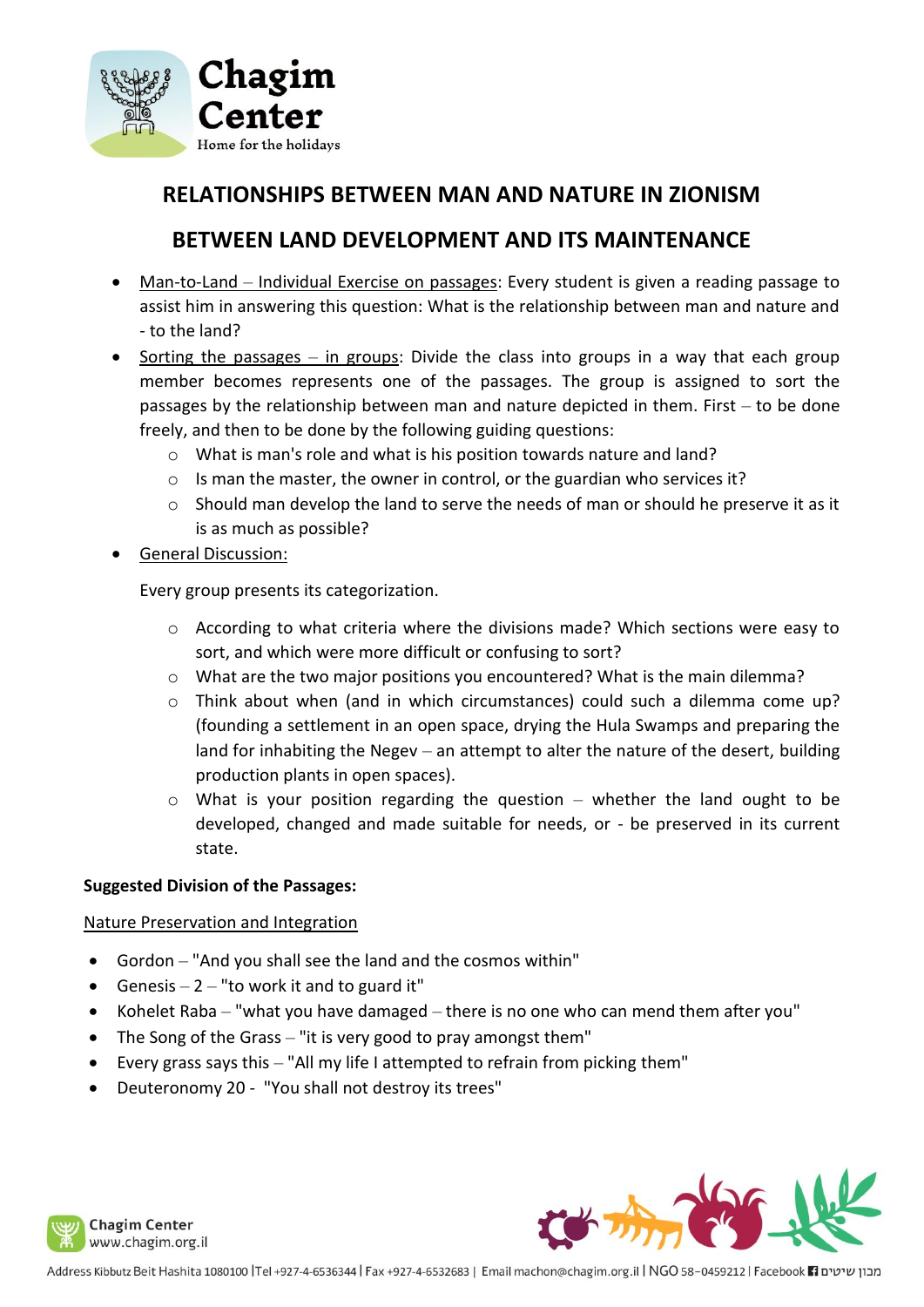

### Controlling Nature and Altering it

- Genesis  $1 -$  "Conquer it and rule the fish of the sea"
- Genesis 2 "And there is no man to work the land"
- Kohelet Raba "What I had created I created for you"
- Morning song "We shall clothe you with a dress of concrete and cement"
- Waltz for Plant Protection Nature Preservation Criticism, "The law excluded me from protection"

### **Read the Passage and Answer the Questions**

And you shall look around on that day, man, see the earth and all the cosmos in it, and you shall see the heavens with all their hosts, with all the worlds that are in them, to an endless expanse. And there is no inquiry - and here they are all close to your soul, and here they are all giving it a blessing. Then, will you achieve the eternity that is in a moment. Then you will know, how great your wealth is, how great is the blessing that life carries to you.

(A. D. Gordon)

- What does man have to do in order to come closer to the universe and to nature?
- Which of the biblical texts (uttered by a Jewish leader) is mentioned here? Why is it mentioned? What does he add to it?
- What connection between man and nature does Gordon describe? Does man control nature or is he part of it?
- Does man have to change nature or to integrate with it?

### **Read the Passage and Answer the Questions**

When G-d created Adam, he took him and led him to all of the trees in the Garden of Eden and told him: Look and see how my creations are fine and perfect. Well, all of what I had created, I created for you. Take heed not to ruin them and destroy my world, since if you ruin them, there is no one to mend them.

(Kohelet Raba Section 7)

- Who are the characters in the passage?
- What does G-d say to Adam and what is the main message of the passage?
- What is man's role according to this passage? What is the relationship between G-d and man?
- What connection between G-d and man is present in this passage? Is man the master and the owner of nature? Is he part of nature? Does man need to change nature or to integrate with it?





מבון שיטים Facebook 11881tr ו-Address Kibbutz Beit Hashita 1080100 |Tel +927-4-6536344 | Fax +927-4-6532683 | Email machon@chagim.org.il | NGO 58-0459212 | Facebook 1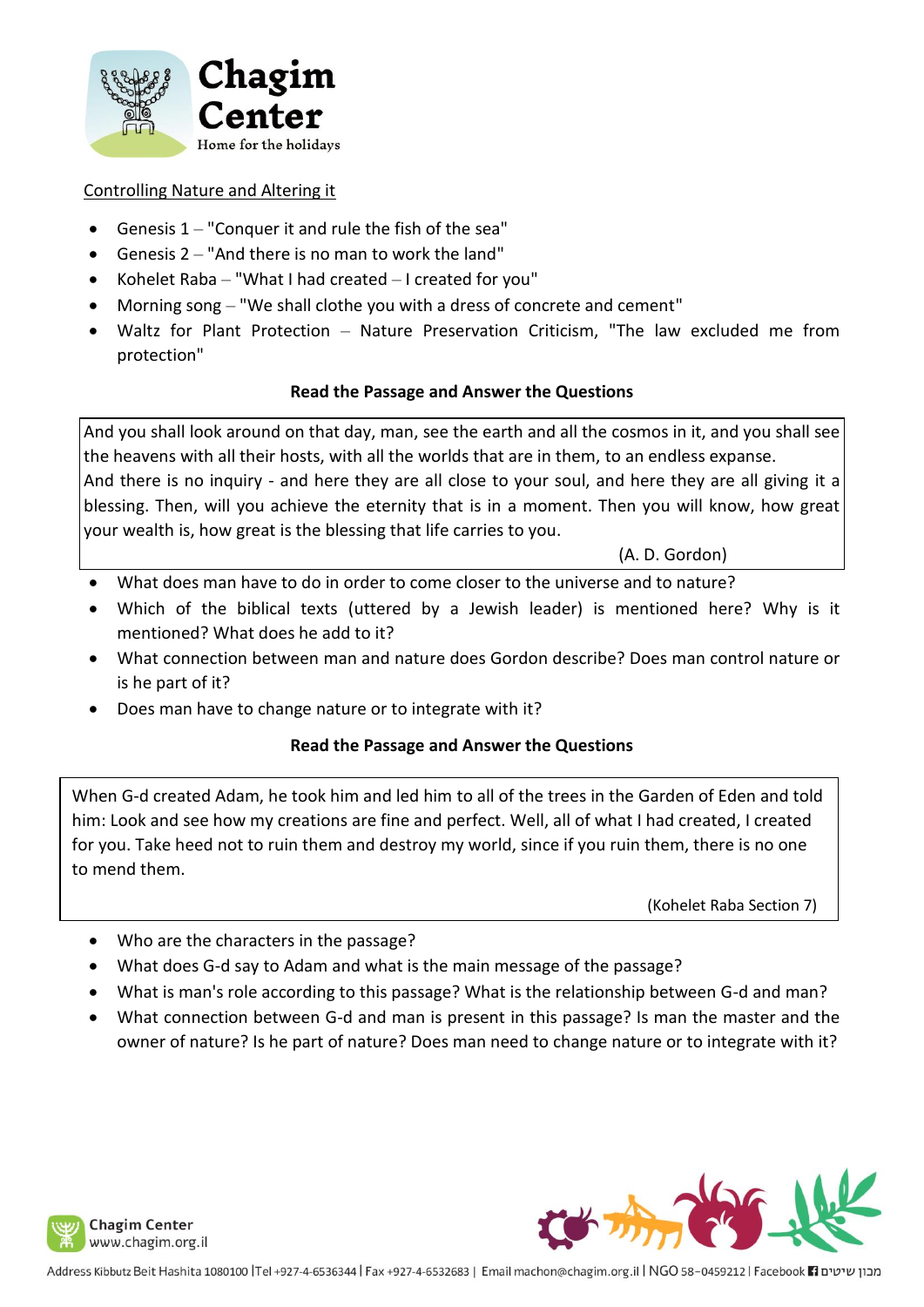

### **Deuteronomy 20, 19**

**"**When you lay siege to a city for many days, fighting against it to capture it, do not destroy its trees by putting an ax to them, because you can eat their fruit. Do not cut them down. Are the trees people, that you should besiege them?"

**Rashi**: Is man a tree to enter the siege in fear of you to be afflicted with sorrows of hunger and thirst as the people of the city, why must you destroy it?

- What is the situation described in the passage? What importance is the attitude towards nature even in such a situation?
- What is the main lesson gleaned from the passage according to Rashi's interpretation? What is the difference between tree and man?
- What connection between man and nature is exhibited in the passage? Is man in control and owner of nature? Is he part of nature? Does man need to change nature or to integrate with it?

| The Song of the Grasses/<br>Naomi Shemer (Based on Rabbi Nachman of<br>Breslau)<br>Know that every shepherd<br>Has his own tune.                                                                                                               |
|------------------------------------------------------------------------------------------------------------------------------------------------------------------------------------------------------------------------------------------------|
|                                                                                                                                                                                                                                                |
|                                                                                                                                                                                                                                                |
| Know that every grass<br>Has its own song,<br>And from the song of the grasses<br>The tune of a shepherd<br>Is made.                                                                                                                           |
| How beautiful, how beautiful and<br>pleasant                                                                                                                                                                                                   |
| To hear their song.<br>It's very good to pray among them,<br>And serve Hashem with joy,<br>And from the song of the grasses<br>The heart is filled<br>And yearns.                                                                              |
| And when the heart is filled with the<br>song,<br>And yearns for the Land of Israel,<br>A great light issues forth and goes,<br>From the holiness of the Land upon it,<br>And from the song of the grasses<br>The tune of the heart<br>Is made |
|                                                                                                                                                                                                                                                |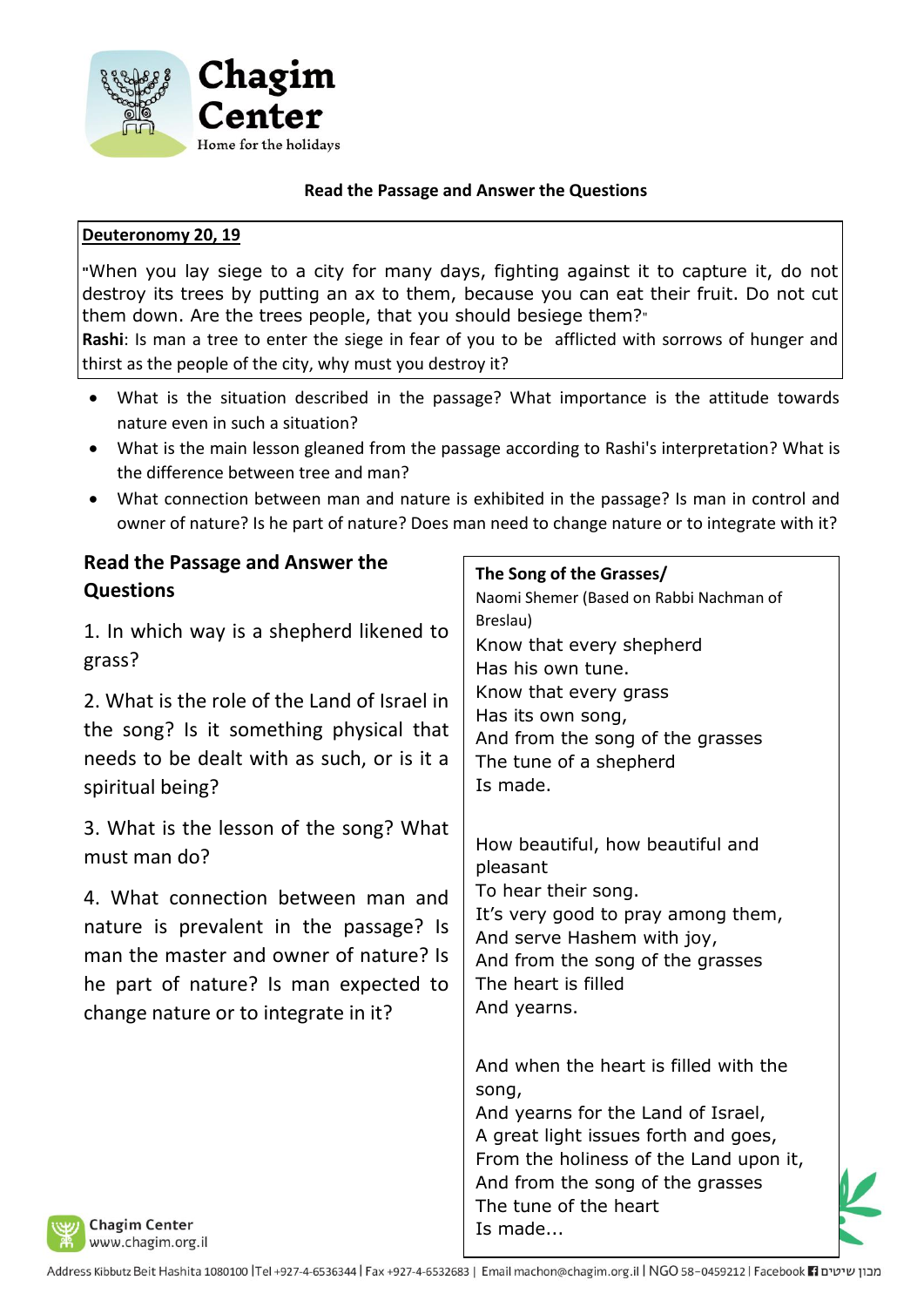

# **Genesis Chapter 2**

**(5)** When no bush of the field was yet in the land[\[b\]](https://www.biblegateway.com/passage/?search=Genesis+2%3A5&version=ESV#fen-ESV-36b) and no small plant of the field had yet sprung up—for the LORD God had not caused it to rain on the land, and there was no man to work the ground;

**(15)** And God the Lord took the man and put him in the garden of Eden to work it and keep it.

- The passage describes a situation by which there is no vegetation, why is there no growth? What is the condition that brings growth? What does the Lord have to do and what does man have to do?
- What is the role of G-d and what is the role of man in regard to nature?
- What is the nature of the connection between man and nature? Is man in control and master of nature? Is he part of nature? Does man need to change nature or to integrate in it.

# **Read the Passage and Answer the Questions**

### **Every Grass Says Something**

After praying the 'big' (early) Minchah, the rabbi, Rabbi Kook, went out to stroll in the field, in order to concentrate. I accompanied him.

On the way I picked a plant or a flower.

The rabbi was shocked but told me calmly: "Believe me that in all my days I made it a point to refrain from picking any flower that is capable of growing or blooming unnecessarily, since there is no grass below that is missing a spiritual force from above that tells it to grow. Every blossom, every grass says something, every stone whispers a secret, every creature recites praises." The words that emerged from a pure and holy heart got engraved in my heart. From then I started feeling more acutely the attribute of mercy over every living thing.

Rabbi Aryeh Levine (Rabbi of the underground forces in the pre-State-of- Israel period)





מבון שיטים Facebook El ו-Address Kibbutz Beit Hashita 1080100 |Tel +927-4-6536344 | Fax +927-4-6532683 | Email machon@chagim.org.il | NGO 58-0459212 | Facebook El נמבון שיטים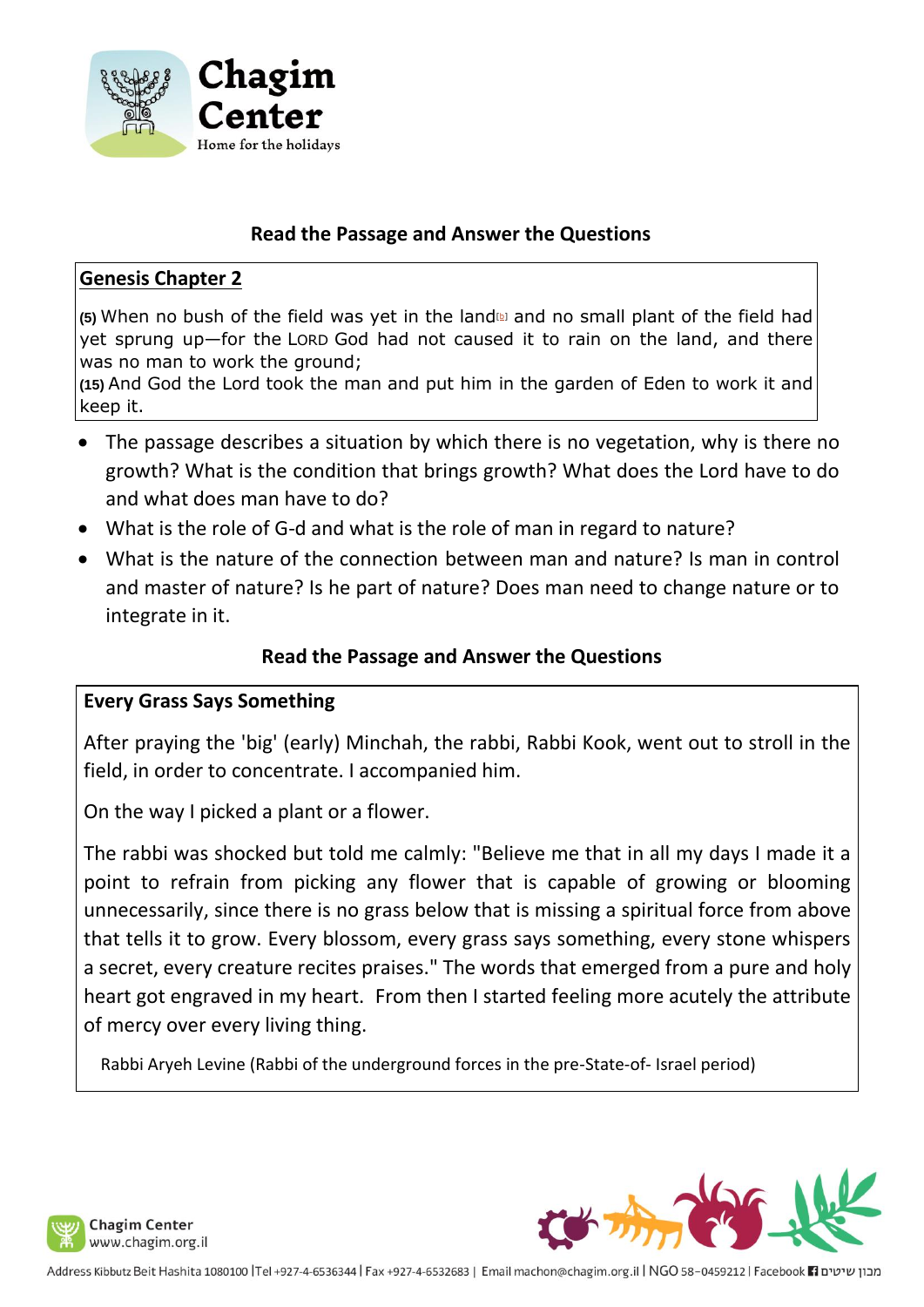

- Why did Rabbi Kook and Rabbi Levine go out to the field? What is located in the field and in nature that helps a person do something that is impossible to do indoors?
- What does Rabbi Levine do? How does Rabbi Kook respond? Why is he shocked?
- What is Rabbi Kook's argument, why is it forbidden to pick a flower? How should we relate to the environment according to this?
- What connection between man and nature is reflected in this passage? Does man control and is the owner of nature? Is he part of nature? Must man change nature or integrate with it?

- According to the song, what is the attitude to animals and to plants and what is the attitude to people (to whom the song is directed)?
- In your opinion is the author satisfied with the situation or does she begrudge the idea that nature is being preserved yet she is not protected?
- What is the desirable situation according to the writer?
- What is the connection between man and nature in the passage? Is man the master and owner of nature? Is he part of nature? Does man have to change nature or to integrate in it? What is the actual situation (that usually occurs) what is the desirable situation concerning the relationship between man and nature according to the song?

### **Waltz for Plant Protection/**Naomi Shemer

Daffodils are already blooming in nature reserves Rugs unfold on the coastal plain Anemone and crocus, a thousand shades and color And the law that says - here is forbidden to pick!

Only me does the law fail to protect Only I have no guards If only I had sepal My status would be different.

Rare birds are already sitting in a rock Rare trees are preserved separately Frightened deer gaze at the sign In which it is explicitly stated that hunting is prohibited.

Only I have no sign that guards Around me there is no fence If I were, say, a deer My situation would be different!

Sir, be careful, do not touch the Iris! Colorful-mountains are off limits! Every hill perked up on the city outskirts - Is a wild reserve and a registered zone!

So I sometimes think That it might have been better If I were a narcissus or cyclamen Or even a common squill

Look at what is happening to me on my way: Everyone passes - a kidnapper - a picker - a foreigner strikes If I were an animal or a flower My situation would differ!

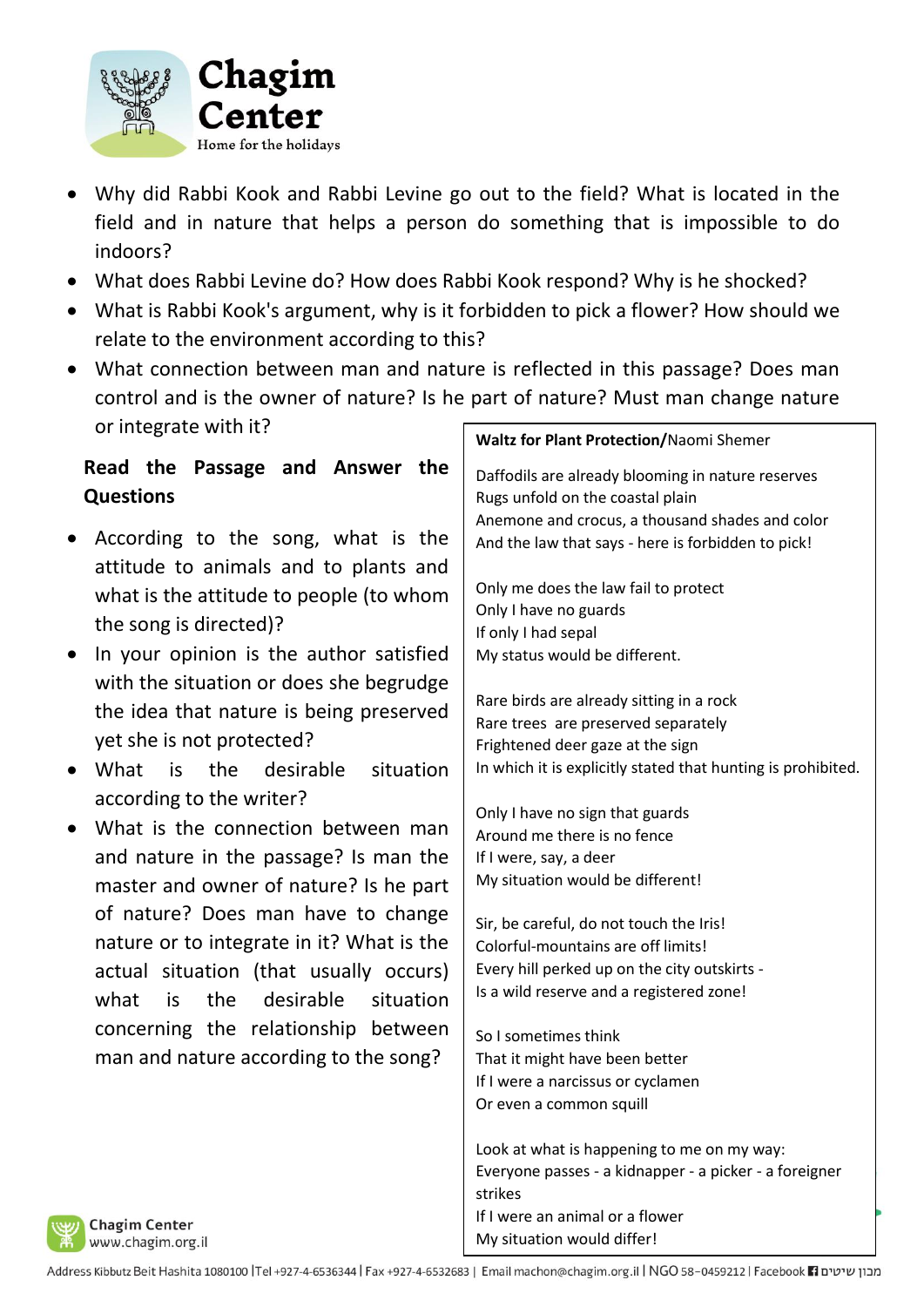

# **Genesis 1, 28**

(28) And God blessed them and said to them, "Be fruitful and increase in number; fill the earth and subdue it. Rule over the fish in the sea and the birds in the sky and over every living creature that moves on the ground." 29 Then God said, "I give you every seed-bearing plant on the face of the whole earth and every tree that has fruit with seed in it. They will be yours for food.

# **Nachmanidies, Genesis 1, 28:**

And rule it – He gave them power and sovereignty to do as they wish with animals and vermin and all reptiles creeping on the earth, and to build and to uproot, and to quarry copper from the mountains, etc. And this shall include all that is intended with the expression: "And in all of the land".

- In the passage G-d approaches Adam and Eve, what does he command them to  $do?$  what actions were they to carry out concerning animals and which  $-$  in connection with plants?
- What feeling do the words: "fill", "conquer", "rule", "lead" elicit? From which fields are these terms taken? What do they remind you of?
- How does Nachmanidies interpret the word, "conquer"? What does he add or emphasize?
- What type of connection between man and nature does the passage depict? Does man rule nature or is he part of it? Does man need to change nature or to integrate with it?



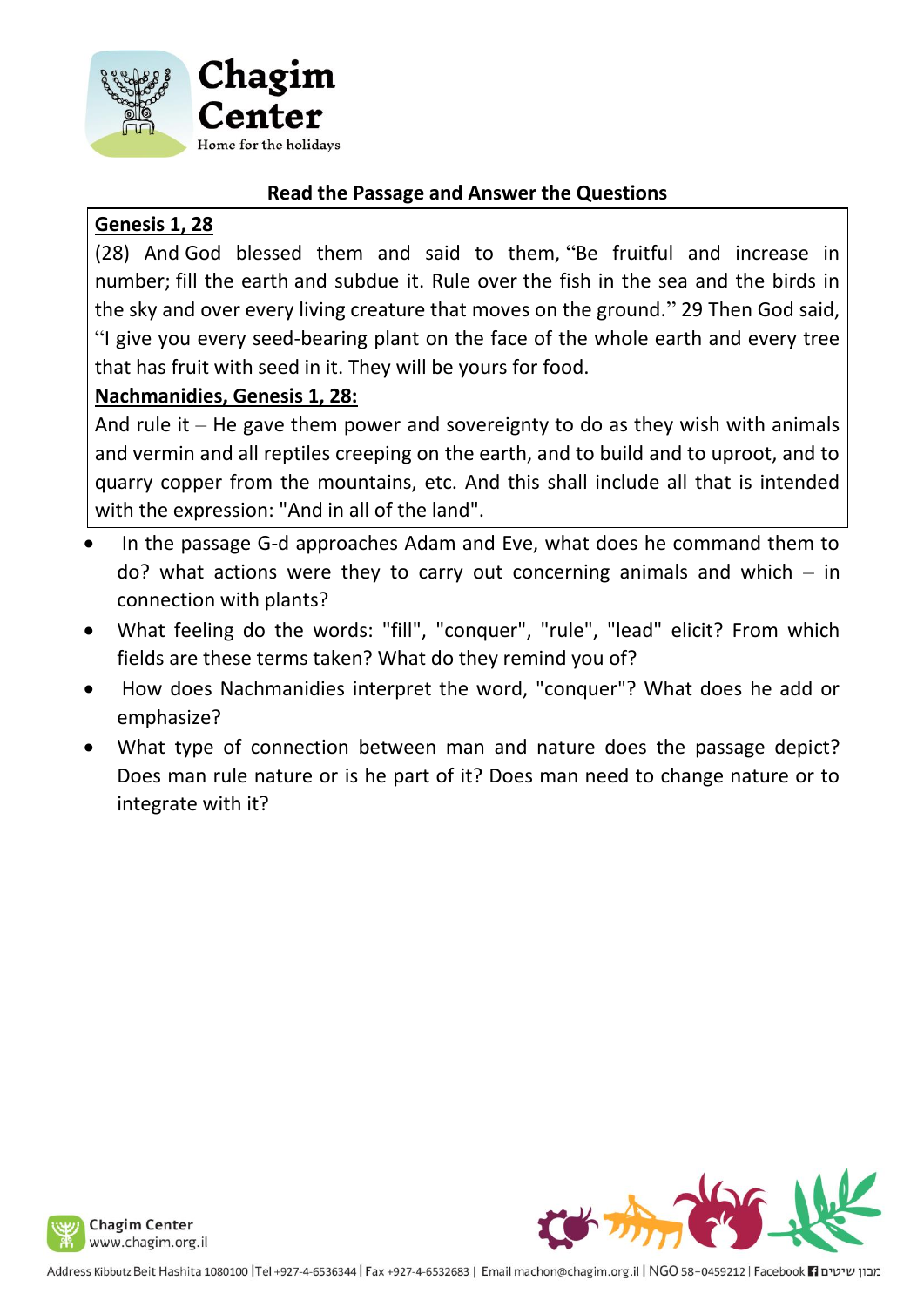

# **Read the Following Passage and Answer the Questions**

# **Morning Song** / Natan Alterman

In the mountains the sun is already hot And in the valley the dew is still shining, We love you, homeland, With joy, song and hard work.

From the slopes of Lebanon to the Dead Sea We'll tour you with plows, We will plant and build for you, We will beautify you greatly.

We'll dress you up in concrete and cement And we'll spread out carpets of gardens, On the soil of your redeemed fields The grain shall ring joyous bells.

The desert, we shall dig through it, The swamps, we shall dry What more can we give to add to your glory and satisfaction, What else haven't we given that we should give?

In the mountains, in the mountains our light shone, We ascend the mountain, The yesterday - left behind us But till tomorrow - the way is long.

If the path is difficult and betraying, If even more than one falls dead, Forever, we will love you, homeland, We are for you - in battle and in toil!

Who are the characters in the song? To whom is the song sung? Who sings the song?

• Is it an individual or is it a crowd?

The song was composed in 1934 in the era of the pioneers for a certified film of the Zionist Movement. What does the source of the song tell you about the identity of the singers and their intentions?

• How many verbs there are in the song? Why, in your opinion are there so many different verbs?

What items connected to nature and vegetation are there in the song and which – are connected to man-made objects? Is there a separation or integration between nature and man's production?

What is the attitude to Israel in the song? How do the people express their attitude to Israel?

What connection exists between man and nature in the

passage? Is man the master and owner of nature? Is he part of nature? Does man need to change nature or to be integrated with it?

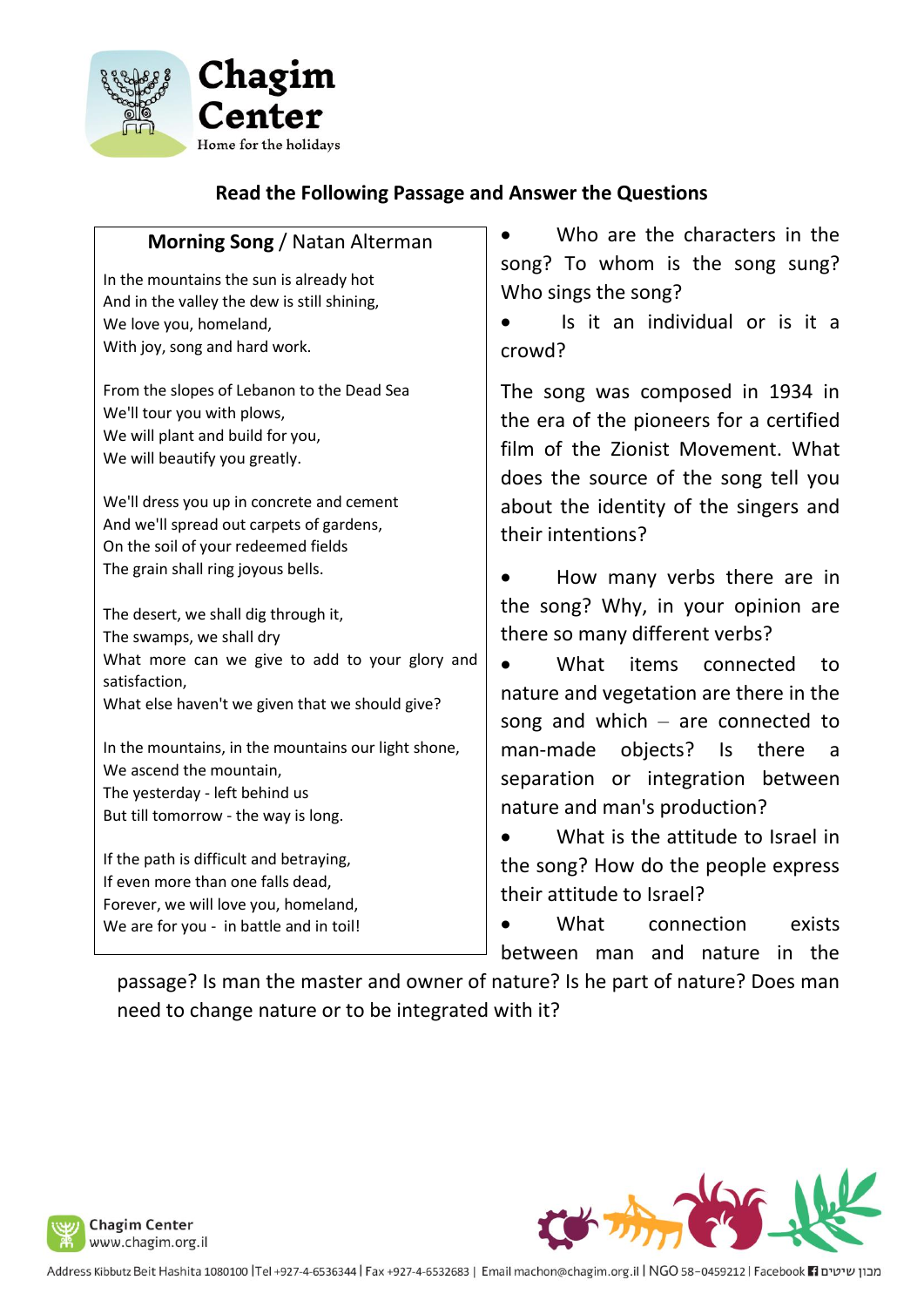

And you shall look around on that day, man, see the earth and all the cosmos in it, and you shall see the heavens with all their hosts, with all the worlds that are in them, to an endless expanse.

And there is no inquiry - and here they are all close to your soul, and here they are all giving it a blessing. Then will you achieve eternity that is in a moment. Then you will know, how great is your wealth, how great is the blessing that life carries to you.

#### **The Song of the Grasses/**

Naomi Shemer (Based on Rabbi Nachman of Breslau) Know that every shepherd Has his own tune. Know that every grass Has its own song, And from the song of the grasses The tune of a shepherd Is made.

How beautiful, how beautiful and pleasant To hear their song. It's very good to pray among them, And serve Hashem with joy, And from the song of the grasses The heart is filled And yearns.

And when the heart is filled by the song,

And yearns for Eretz Yisroel, A great light issues forth and goes, From the holiness of the Land upon it, And from the song of the grasses The tune of the heart Is made...

#### (A. D. Gordon)

#### **Deuteronomy 20, 19**

**"**When you lay siege to a city for a long time, fighting against it to capture it, do not destroy its trees by putting an ax to them, because you can eat their fruit. Do not cut them down. Are the trees people, that you should besiege them?" **Rashi**: Is man a tree to enter the siege in fear of you and should he be afflicted with sorrows of hunger and thirst as the people of the city, why should you destroy it?

When G-d created Adam, he took him and led him through all of the trees in the Garden of Eden and told him: Look and see how my creations are fine and perfect. Well, all of what I had created, I created for you. Make sure you do not ruin them and destroy my world, since if you ruin them, there is no one to mend them.

(Kohelet Raba Section 7)

### **Genesis Chapter 2**

**(5)** When no bush of the field was yet in the land[\[b\]](https://www.biblegateway.com/passage/?search=Genesis+2%3A5&version=ESV#fen-ESV-36b) and no small plant of the field had yet sprung up—for the LORD God had not caused it to rain on the land, and there was no man to work the ground;

**(15)** And God the Lord took the man and put him in the garden of Eden to work it and keep it.



**Chagim Center** www.chagim.org.il

מבון שיטים Facebook 11881tr ו-Address Kibbutz Beit Hashita 1080100 |Tel +927-4-6536344 | Fax +927-4-6532683 | Email machon@chagim.org.il | NGO 58-0459212 | Facebook 1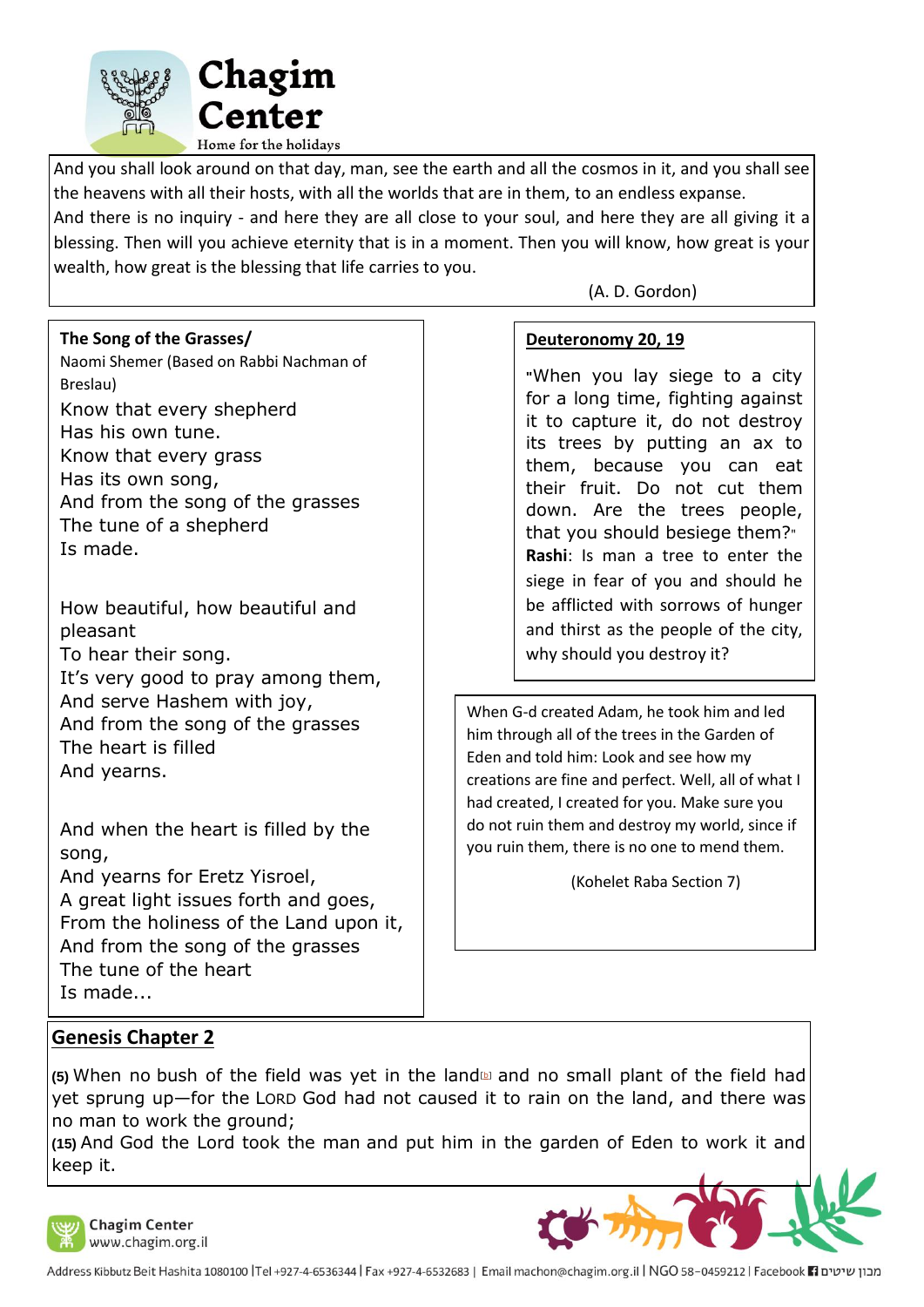

# **Every Grass Says Something**

After praying the 'big' (early) Minchah, the rabbi, Rabbi Kook, went out to stroll in the field, in order to concentrate. I accompanied him.

On the way I picked a plant or a flower.

The rabbi was shocked and told me calmly: "Believe me that in all my days I was made it a point to refrain from picking unnecessarily any flower that is capable of growing or blooming, since there is no grass below that lacks a spiritual power from above that tells it to grow. Every blossom, every grass says something, every stone whispers a secret, every creature recites praises." The words that emerged from a pure and holy heart become engraved in my heart. From then I started feeling more acutely the attribute of mercy on every living thing.

Rabbi Aryeh Levine (Rabbi of the underground forces in the pre-State-of- Israel period)

### **Genesis 1, 28**

**(28) And** God blessed them and said to them, "Be fruitful and increase in number; fill the earth and subdue it. Rule over the fish in the sea and the birds in the sky and over every living creature that moves on the ground." **29** Then God said, "I give you every seed-bearing plant on the face of the whole earth and every tree that has fruit with seed in it. They will be yours for food.

### **Nachmanidies, Genesis 1, 28:**

And rule it – He gave them power and sovereignty to do as they wish with animals and vermin and all reptiles creeping on the earth, and to build and to uproot, and to quarry copper from the mountains, etc. And this shall include all that is intended with the expression: "And in all of the land".





Address Kibbutz Beit Hashita 1080100 |Tel +927-4-6536344 | Fax +927-4-6532683 | Email machon@chagim.org.il | NGO 58-0459212 | Facebook | נמבון שיטים Address Kibbutz Beit Hashita 1080100 | Tel +927-4-6532644 | Fax +927-4-6